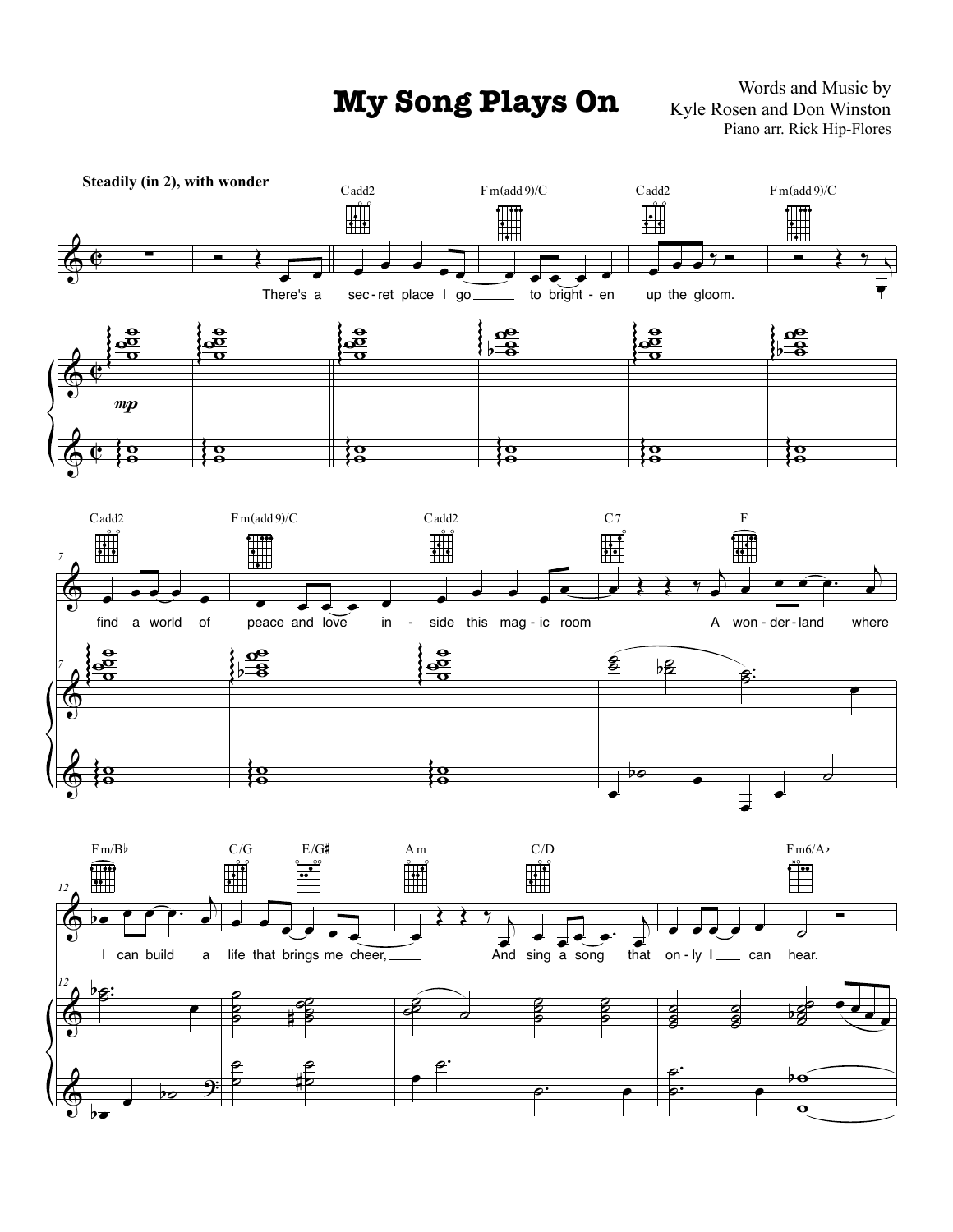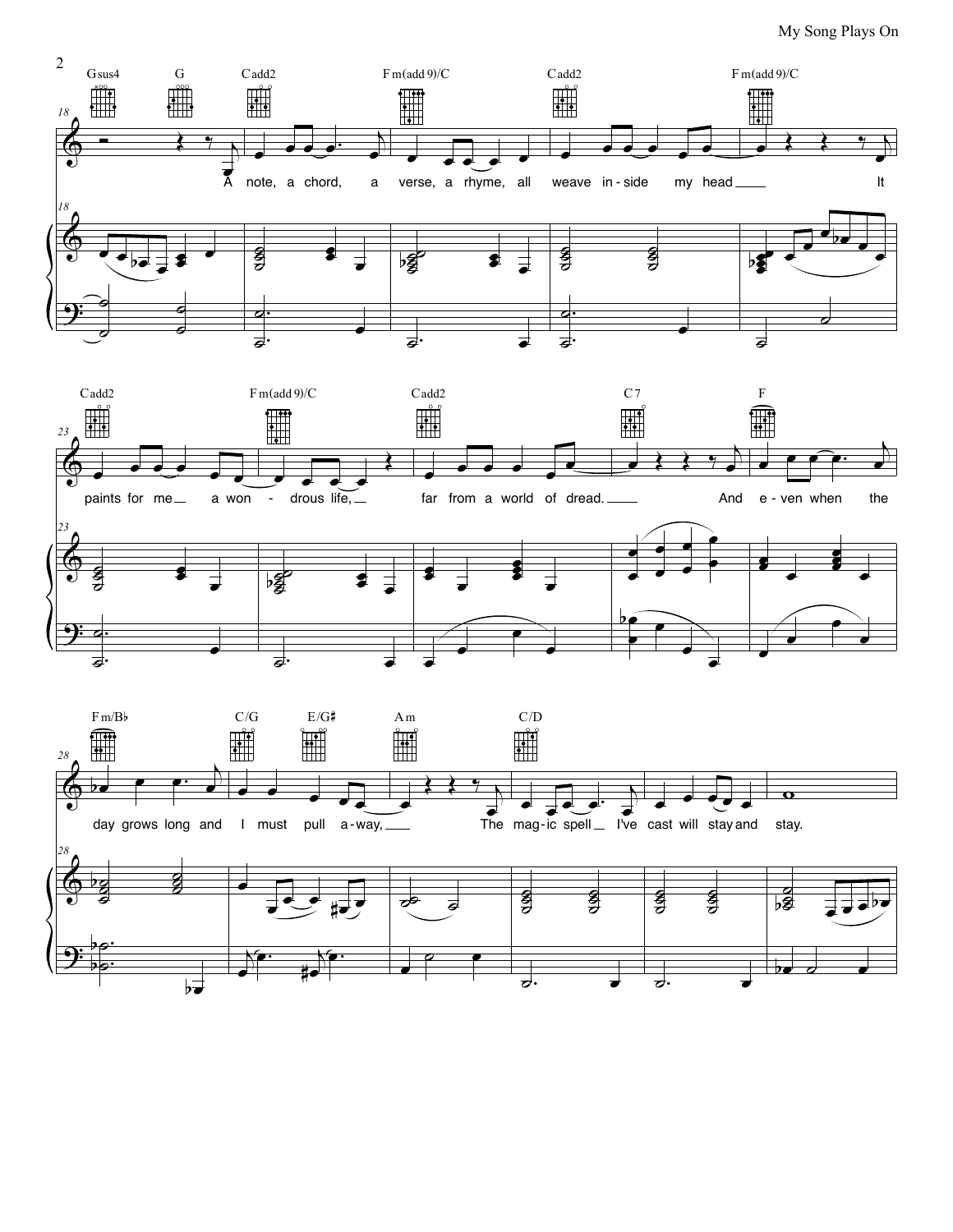$\mathfrak{Z}$ 





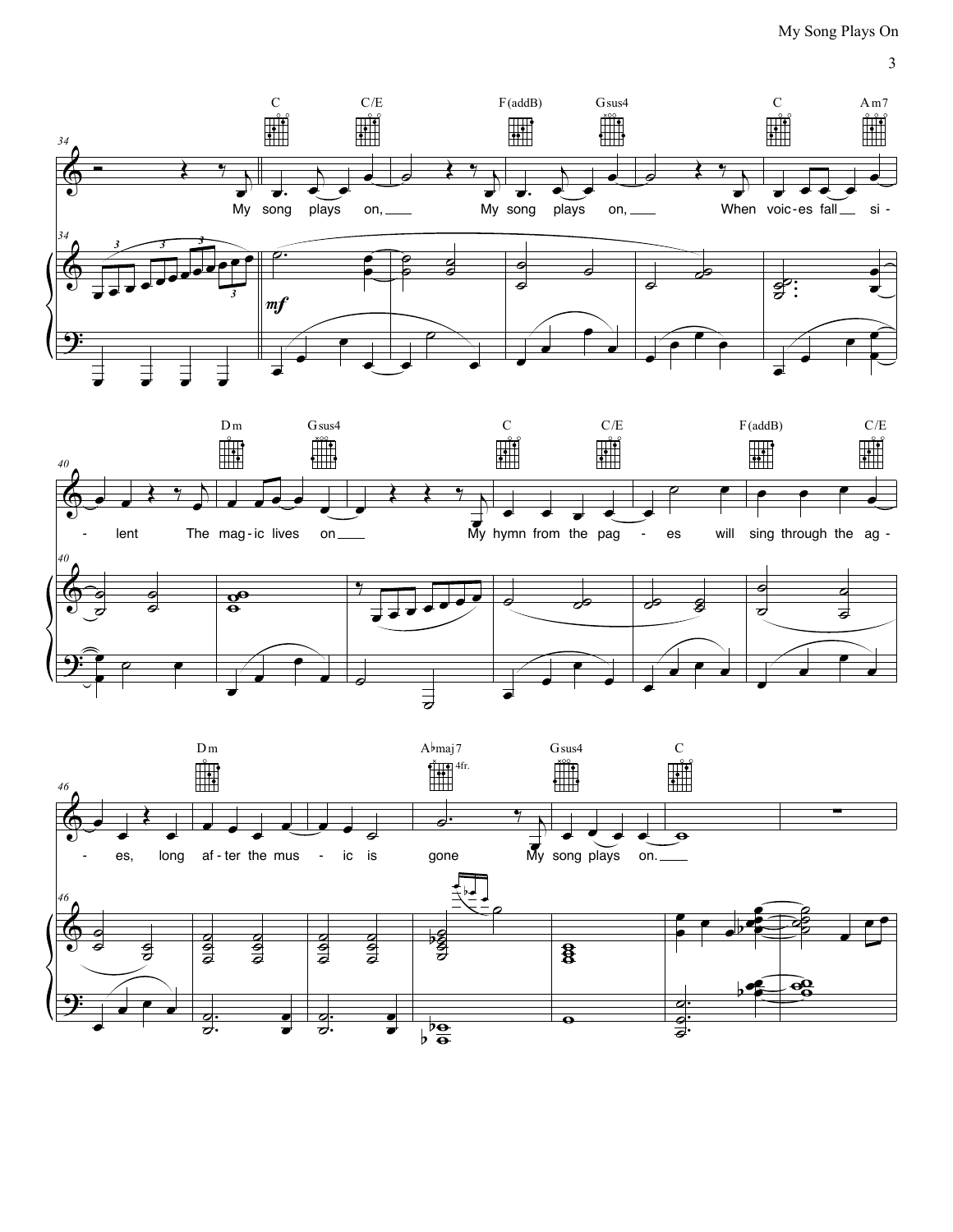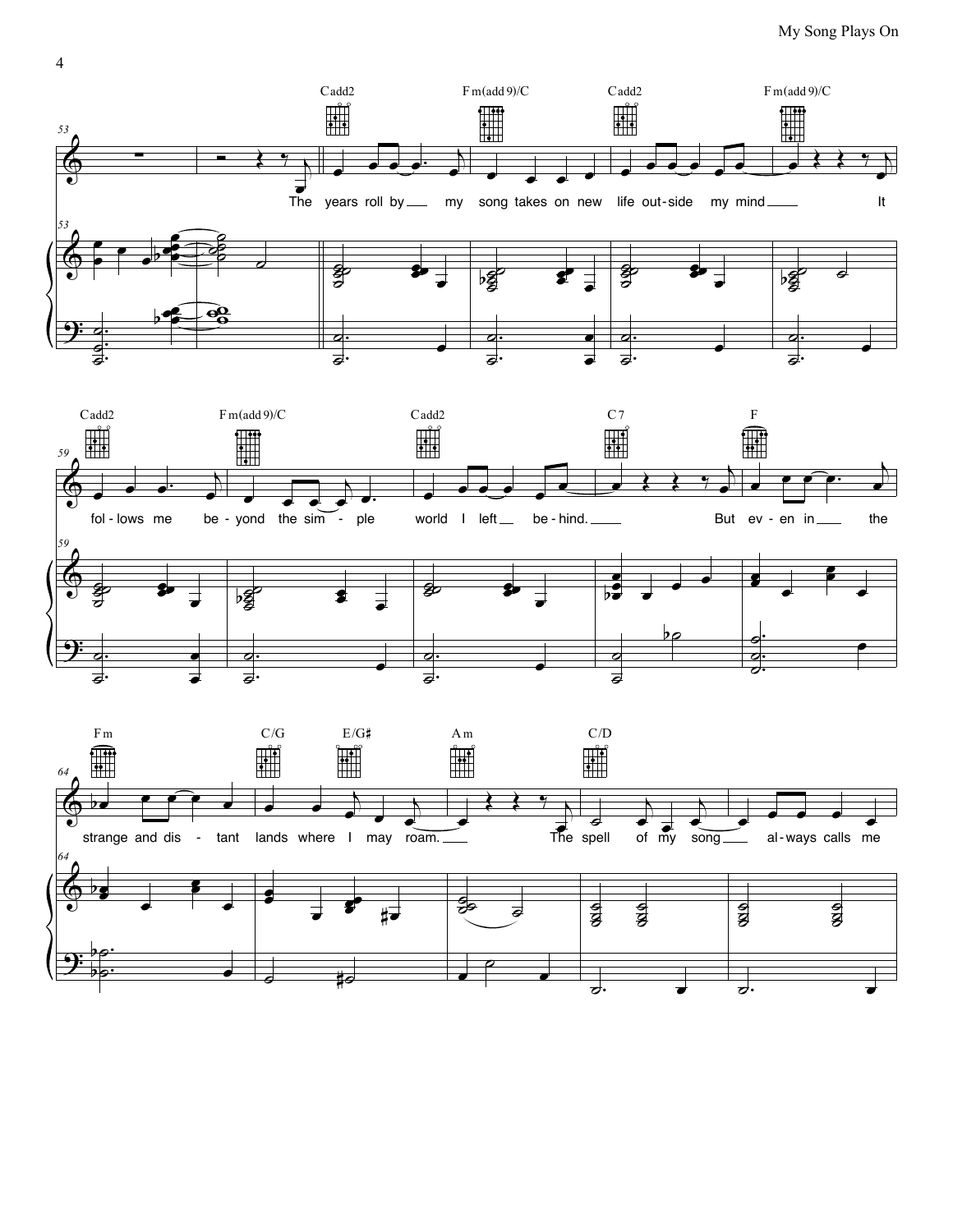

5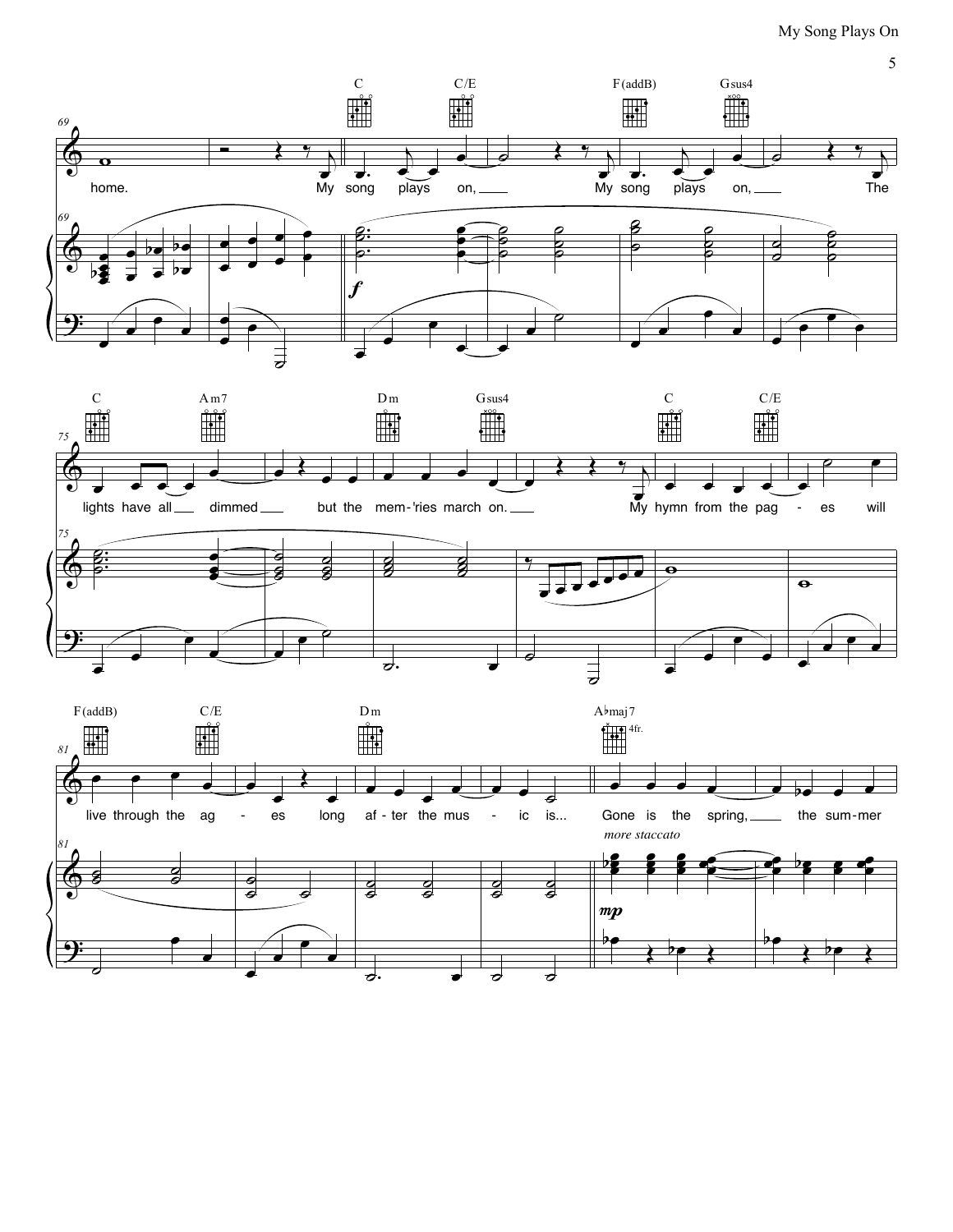





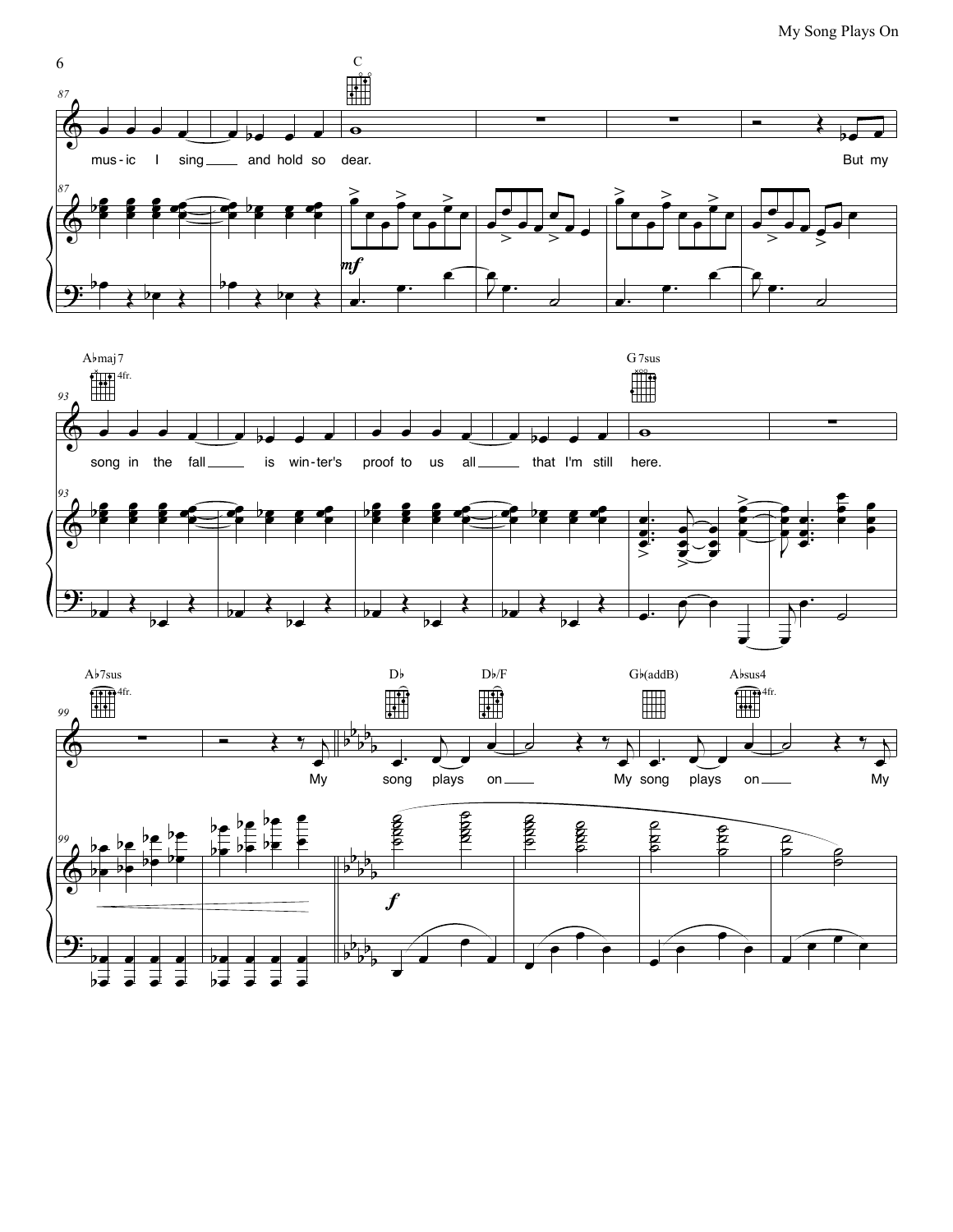